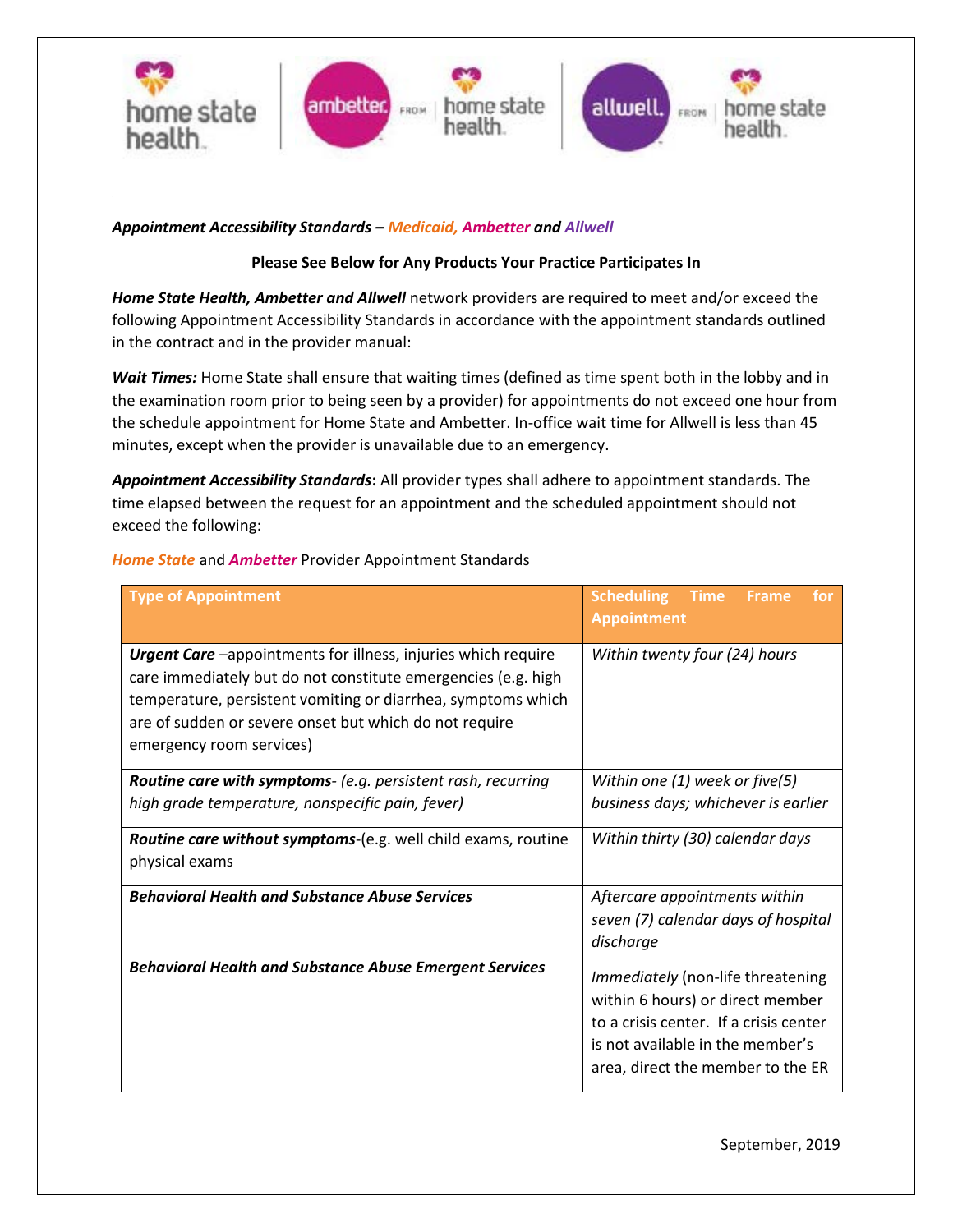*Maternity Care* – Obstetric providers shall provide initial prenatal care appointments for enrolled pregnant members as follows.

| First Trimester appointments must be available-<br>Within seven (7) calendar days of<br>first request<br>Within seven (7) calendar days of<br>Second Trimester appointments must be available-<br>first request<br>Within three (3)calendar days of<br>Third Trimester appointments must be available- |               |
|--------------------------------------------------------------------------------------------------------------------------------------------------------------------------------------------------------------------------------------------------------------------------------------------------------|---------------|
|                                                                                                                                                                                                                                                                                                        |               |
|                                                                                                                                                                                                                                                                                                        |               |
|                                                                                                                                                                                                                                                                                                        |               |
|                                                                                                                                                                                                                                                                                                        |               |
|                                                                                                                                                                                                                                                                                                        |               |
|                                                                                                                                                                                                                                                                                                        | first request |
| Appointments for High Risk Pregnancies must be available-<br>Within three (3) calendar days of                                                                                                                                                                                                         |               |
| identification of high risk to Home                                                                                                                                                                                                                                                                    |               |
| State or maternity care provider                                                                                                                                                                                                                                                                       |               |
| or immediately if an emergency                                                                                                                                                                                                                                                                         |               |
| exists                                                                                                                                                                                                                                                                                                 |               |

## *Allwell from Home State Health* Provider Appointment Standards

| <b>Type of Care</b>       | <b>Accessibility Standard</b>     |
|---------------------------|-----------------------------------|
|                           |                                   |
|                           |                                   |
| <b>PRIMARY CARE</b>       |                                   |
|                           | Same day of request               |
| <b>Emergency</b>          |                                   |
|                           | Within two (2) days of request    |
| <b>Urgent Care</b>        |                                   |
|                           | Within 21 days of request         |
| <b>Routine</b>            |                                   |
|                           |                                   |
| <b>SPECIALTY REFERRAL</b> |                                   |
|                           | Within 24 hours of referral       |
| <b>Emergency</b>          |                                   |
|                           | Within three (3) days of referral |
| <b>Urgent care</b>        |                                   |
|                           | Within 45 days of referral        |
| <b>Routine</b>            |                                   |
|                           |                                   |

*The in-office wait time is less than 45 minutes, except when the provider is unavailable due to an emergency.*

September, 2019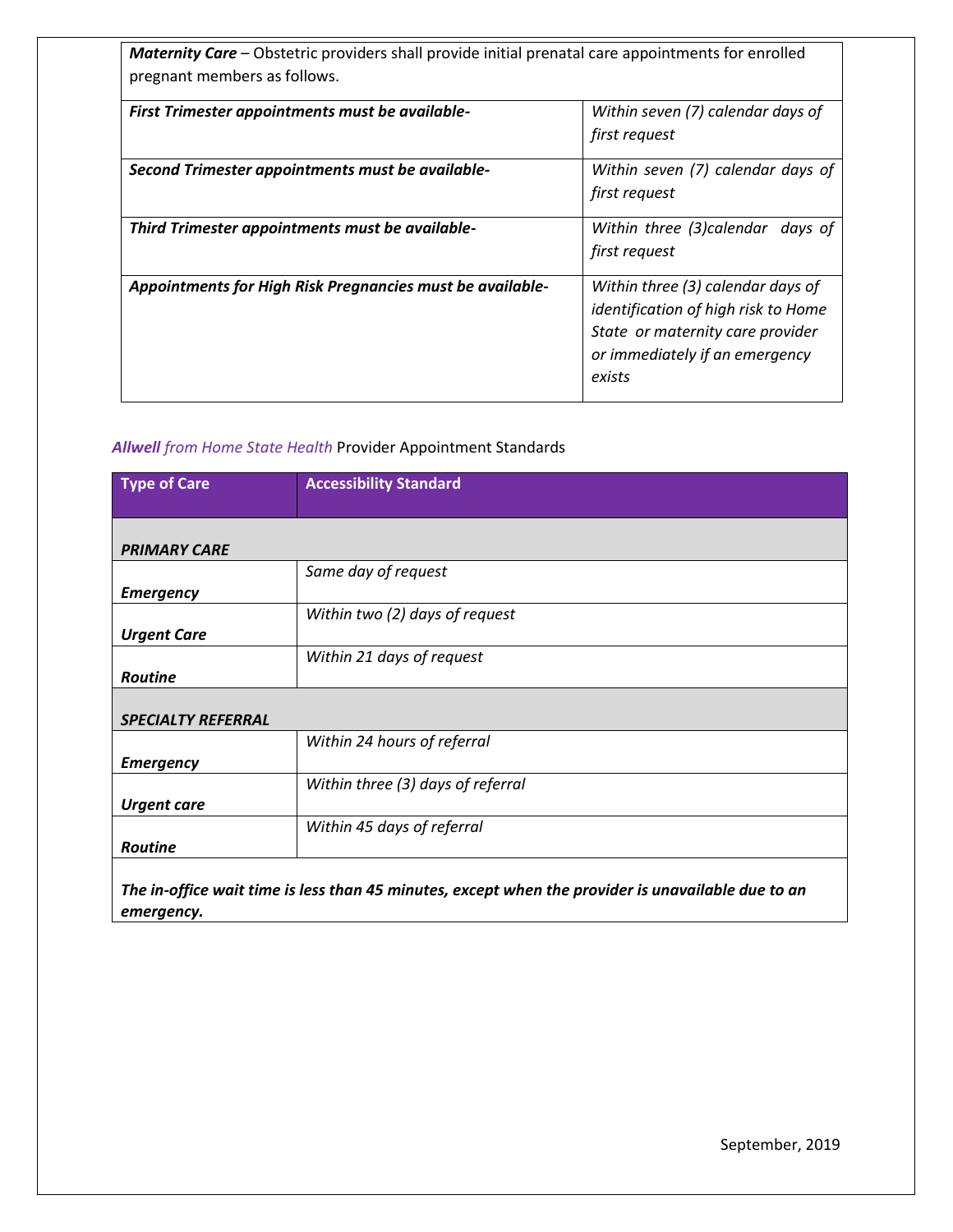# *Allwell Behavioral Health* Provider Appointment Standards

| <b>Appointment</b><br><b>Type</b>                                  | <b>Description</b>                                                                                                                                                                                                                                                                                                                                                                                                                       | <b>Standard</b>                                                                                                                                                                                                                                                                                |  |
|--------------------------------------------------------------------|------------------------------------------------------------------------------------------------------------------------------------------------------------------------------------------------------------------------------------------------------------------------------------------------------------------------------------------------------------------------------------------------------------------------------------------|------------------------------------------------------------------------------------------------------------------------------------------------------------------------------------------------------------------------------------------------------------------------------------------------|--|
| <b>Immediate</b>                                                   | Behavioral health services provided within a time frame<br>indicated by behavioral health condition, but no later than 2<br>hours from identification of need or as quickly as possible when<br>a response within 2 hours is geographically impractical                                                                                                                                                                                  | Within 2 hours<br>- may include<br>telephonic or<br>face-to-face<br>interventions                                                                                                                                                                                                              |  |
| <b>Urgent</b>                                                      | Behavioral health services provided within a time frame<br>indicated by behavioral health condition but no later than 24<br>hours from identification of need                                                                                                                                                                                                                                                                            | Within 24<br>hours                                                                                                                                                                                                                                                                             |  |
| Routine - initial<br>assessment                                    | Appointment for initial assessment with a BHP within 7 days of<br>referral or request for behavioral health services                                                                                                                                                                                                                                                                                                                     | Within 7 days<br>of referral                                                                                                                                                                                                                                                                   |  |
| Routine - first<br>behavioral<br>health service                    | Includes any medically necessary covered behavioral health<br>service including medication management and/or additional<br>services                                                                                                                                                                                                                                                                                                      | Within 7 days<br>of referral                                                                                                                                                                                                                                                                   |  |
| <b>Appointments</b><br>for psychotropic<br>medication              | The member's need for medication is assessed immediately and, if clinically<br>indicated, the member is scheduled for an appointment within a time frame that<br>ensures:<br>The member does not run out of any needed psychotropic medications; or<br>1.<br>2. The member is evaluated for the need to start medications to ensure<br>2.<br>that the member does not experience a decline in his or her behavioral<br>health condition. |                                                                                                                                                                                                                                                                                                |  |
| <b>Referrals or</b><br>requests for<br>psychotropic<br>medications | Screening, consultation, assessment, medication management,<br>medications, and/or lab testing services, as appropriate                                                                                                                                                                                                                                                                                                                  | Assess the<br>urgency of the<br>need<br><i>immediately.</i><br>If clinically<br>indicated,<br>provide an<br>appointment<br>with a BHP<br>within a time-<br>frame<br>indicated by<br>clinical need,<br>but no later<br>than 30 days<br>from the<br>referral/initial<br>request for<br>services. |  |
| Non-emergency<br>transportation                                    | Member must not arrive sooner than one hour before his or her scheduled<br>appointment; and Member must not have to wait for more than one hour after<br>the conclusion of his or her appointment for transportation home or to another<br>pre-arranged destination.                                                                                                                                                                     |                                                                                                                                                                                                                                                                                                |  |